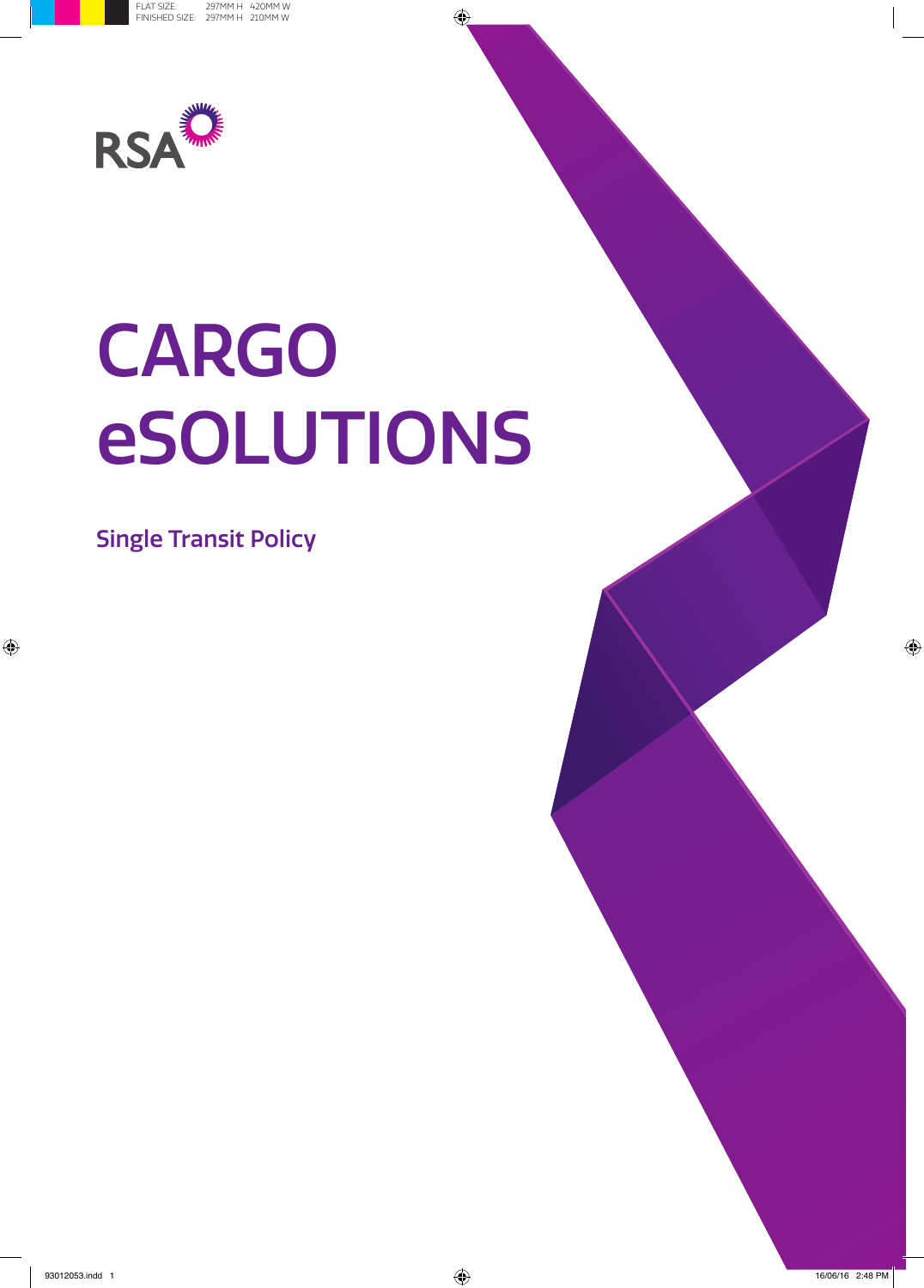

This policy is a contract between You and Us.

This policy and any Schedule and/or endorsements should be read as if they are one document.

Our acceptance of this risk is based on the information presented to Us being a fair presentation of Your business including any unusual or special circumstances which increase the risk and any particular concerns which have led You to seek insurance.

Any reference to the singular will include the plural or vice versa.

Any reference to any statute or statutory instrument will include any modifications or re-enactment thereto.

Any heading in this policy is for ease of reference only and does not affect its interpretation.

We will provide the insurance described in this policy (subject to the terms set out herein) for the Voyage shown in the Schedule and You shall pay and We shall agree to accept the premium.

 $S.La$ 

Steve Lewis Chief Executive, UK & Western Europe Royal & Sun Alliance Insurance plc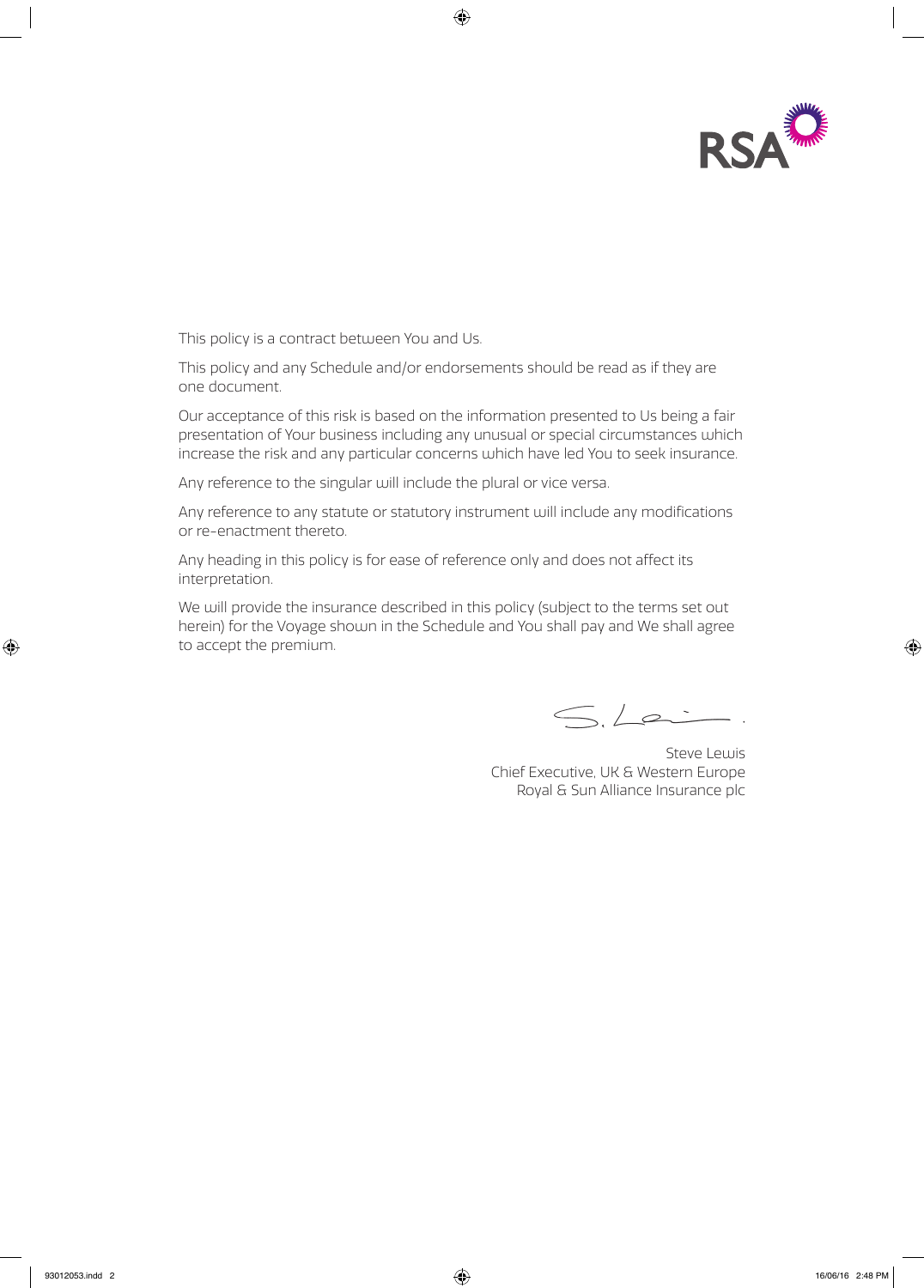# **Contents**

| Section                       | Page |
|-------------------------------|------|
| <b>Definitions</b>            | 4    |
| Scope of Cover                | 6    |
| <b>General Terms</b>          | 7    |
| <b>General Conditions</b>     | 8    |
| <b>General Exclusions</b>     | 9    |
| <b>General Extensions</b>     | 11   |
| <b>Claims Conditions</b>      | 12   |
| <b>Complaints Procedure</b>   | 13   |
| <b>Fair Processing Notice</b> | 14   |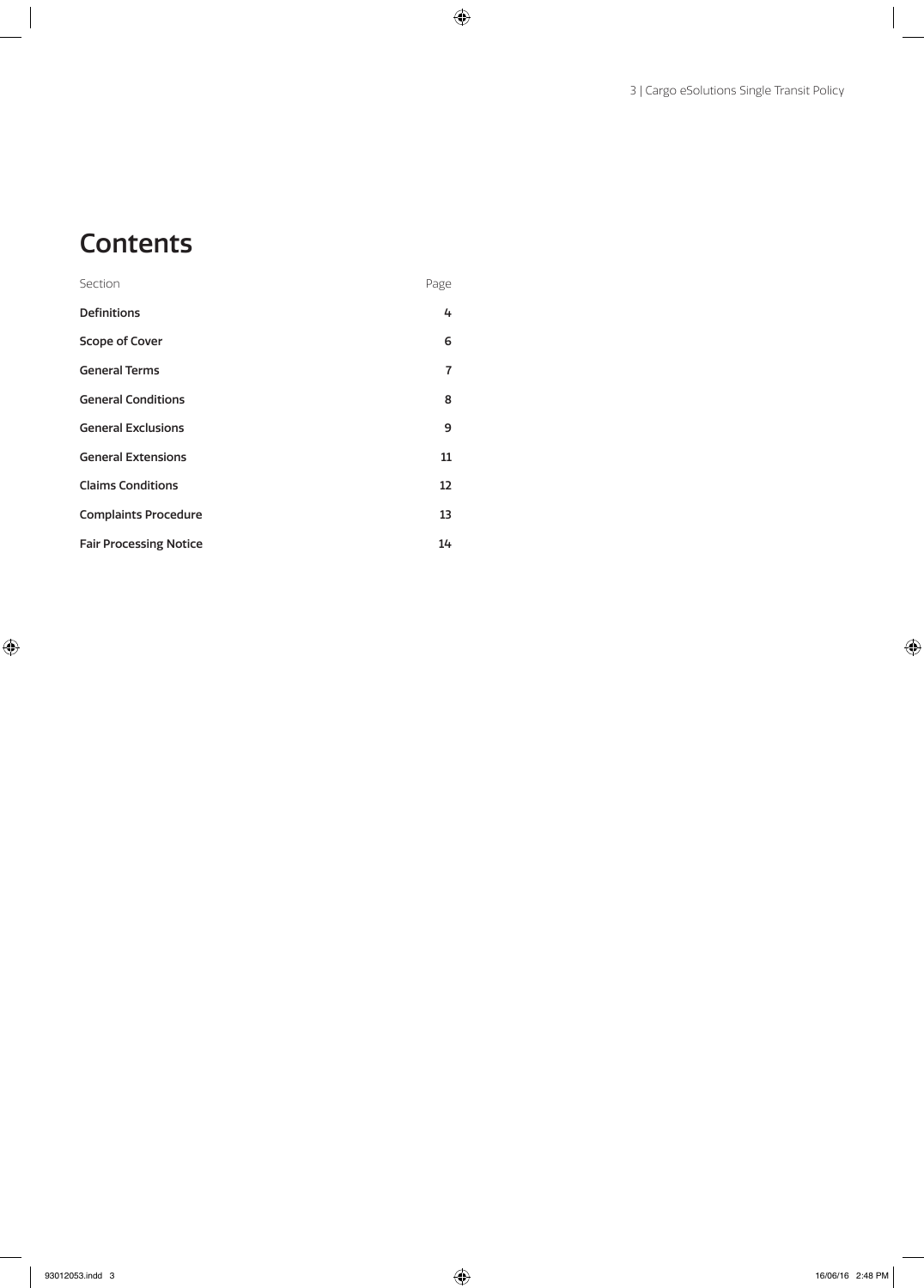# **Definitions**

The following expressions shall have the meanings set out below wherever they appear in this policy, the Schedule and any endorsements.

# Authority

Any central or local government or agency of such government.

# Container

Any demountable carrying unit (including any ISO container, tank container or flat rack).

# Conveyance

Any means of transport.

# Damage

Physical loss and/or damage.

# Data

Information represented or stored electronically including code or series of instructions, software programs and firmware.

# Employee

Any of the following while under Your direct control and supervision and whilst working for You in connection with Your business:

- A) person under a contract of service or apprenticeship with You
- B) person hired to or borrowed by You (including those supplied by an employment agency)
- C) labour master
- D) person supplied by any person under a contract of service or apprenticeship with You
- E) individual employed by labour only subcontractors
- F) individual undertaking study or work experience
- G) person working under the Community Offender Act 1978 or similar legislation
- H) prospective employee being assessed by You as to their suitability for employment
- I) self employed person providing You with labour only and not being in partnership with You nor being Your franchisee.

# Event

Any one occurrence or all occurrences of a series consequent upon or attributable to one originating cause.

## Excess

The amount for which You are responsible for each and every claim arising out of any one Event.

# Hi-tech Components

Microchips, microprocessors, central processing units, memory modules, motherboards, expansion boards and/or hi-tech components of a similar nature designed to be used in, or in connection with computer and/or Hi-tech Equipment but not when fitted in such a device.

# Hi-tech Equipment

- A) lap-top, palm-top and similar portable computer equipment
- B) mobile telephones, smartphones, electronic organisers, digital cameras and/or other electronic devices which are designed for the recording, storage, management, processing, use, display, playing, transmission or communication of information and/or data and/or images and/or sound
- C) satellite navigation equipment
- D) electronic games consoles
- E) televisions.

# ISM Code

The International Management Code for the Safe Operation of Ships and Pollution Prevention.

# Pollutant

Any solid, liquid, gaseous or thermal irritant or contaminant.

# Recorded Information

Documents, business and/or personal records and/or similar information represented or stored upon or within paper, optical, electronic and/or other storage media.

# Schedule

The document headed "One off Policy Schedule" issued by Us.

# Storage/Stored

Storage outside the ordinary course of transit.

# Subject-Matter Insured

Goods and/or merchandise (including integral packaging) incidental to Your business as shown in the Schedule:

- A) owned by You and/or
- B) for which You:
	- 1) are contractually responsible and/or
	- 2) have an insurable interest under the terms of sale and/or
	- 3) have received instructions to insure

# Sum Insured

The maximum amount We will pay for any claim or series of claims arising out of any one Event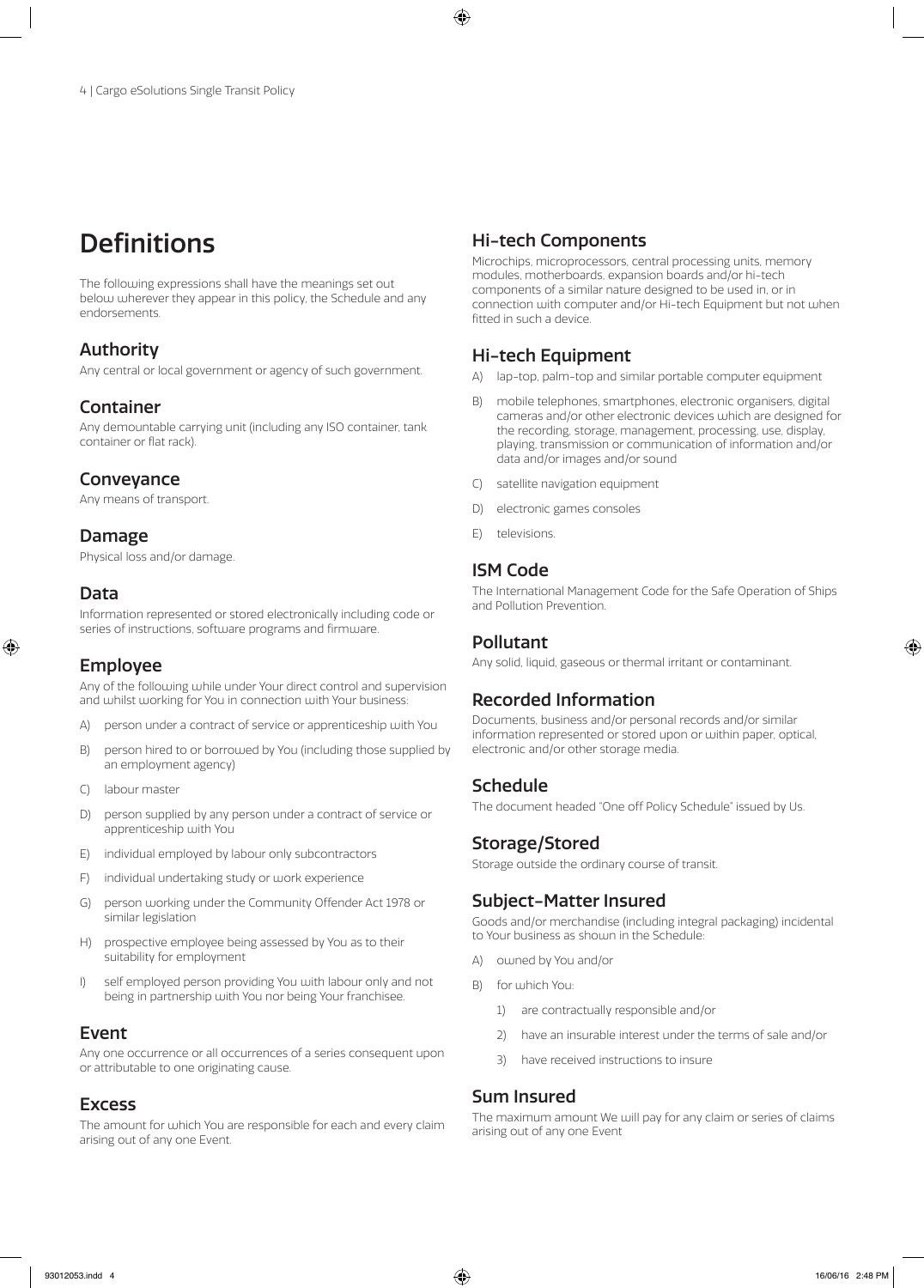# Terrorism

Any act including the use of force or violence or the threat thereof, by any person or group of persons (whether acting alone or on behalf of or in connection with any organisation or government) committed for political, religious, ideological or similar purposes (including the intention to influence any government or to put the public or any section of the public in fear).

# Unattended

Where neither You, any Employee nor any professional security guard have the Subject-Matter Insured (or any Conveyance on which it is loaded) under constant observation and at the same time have a reasonable prospect of preventing any unauthorised interference with the Subject-Matter Insured and/or Conveyance.

# Vehicle

Any motor vehicle, motor vehicle and attached trailer or detached trailer owned or operated by You and/or any Employee.

# Voyage

The voyage shown in the Schedule

## War Risks

Any:

- A) war, civil war, revolution, rebellion, insurrection
- B) civil strife arising from A) above
- C) hostile act by or against a belligerent power
- D) capture, seizure, arrest, restraint or detainment arising from A), B) or C) above
- E) derelict mines, torpedoes, bombs or other derelict weapons of war.

# We/Us/Our

Royal & Sun Alliance Insurance plc.

# You/Your

The Assured shown in the Schedule.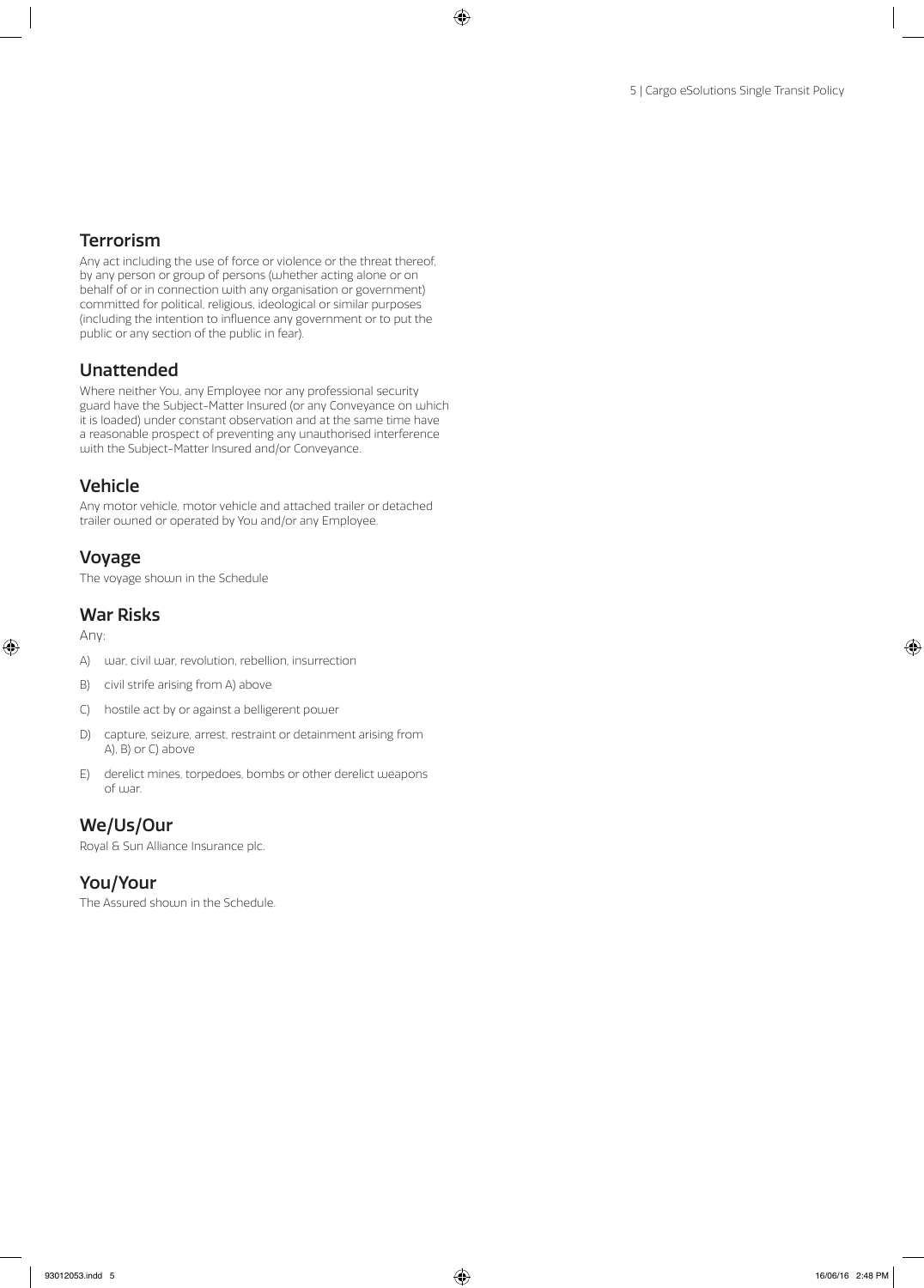# Scope of Cover

You are covered to the extent provided by this policy for Damage caused to the Subject-Matter Insured during the Voyage.

Other than in respect of War Risks, cover attaches from the time the Subject-Matter Insured is first moved in the warehouse or the place of Storage for the purposes of the immediate loading into or onto the Conveyance for the commencement of transit and shall continue during the ordinary course of transit, terminating either:

- A) on completion of unloading from the Conveyance at the final destination or any place of Storage or
- B) on the expiry of 60 days commencing midnight on the day of completion of discharge of the Subject-Matter Insured from the vessel or aircraft at the final port or airport of destination

whichever shall first occur.

War Risks cover attaches from the time the Subject-Matter Insured or part thereof is loaded on board a vessel or aircraft and terminates either:

- A) on completion of discharge from the vessel or aircraft at the final port or airport of destination or
- B) on the expiry of 15 days commencing midnight on the day of arrival of the vessel or aircraft at the final port or airport of destination

whichever shall first occur.

#### General average and salvage charges

You are covered for Your liability in respect of the Subject-Matter Insured for contribution to general average and salvage charges for any general average or salvage act occurring during the Voyage.

## Arrested and/or detained vessels

You are covered for any extra charges properly and reasonably incurred in unloading, storing and forwarding the Subject-Matter Insured to the original destination following its release from any vessel arrested or detained at or diverted to any other port or place where the Voyage was terminated because:

- A) the vessel was not certified in accordance with the ISM Code or
- B) a current document of compliance for the purposes of the ISM Code was not held by the vessels owners or operators as required under the International Convention for the Safety of Life at Sea (SOLAS)1974 and as amended.

Provided that:

- 1) The Sum Insured for this extension is the value of the Subject-Matter Insured or the Sum Insured per vessel whichever is the least.
- 2) You are not covered for any claim under this Extension for general average or salvage or salvage charges.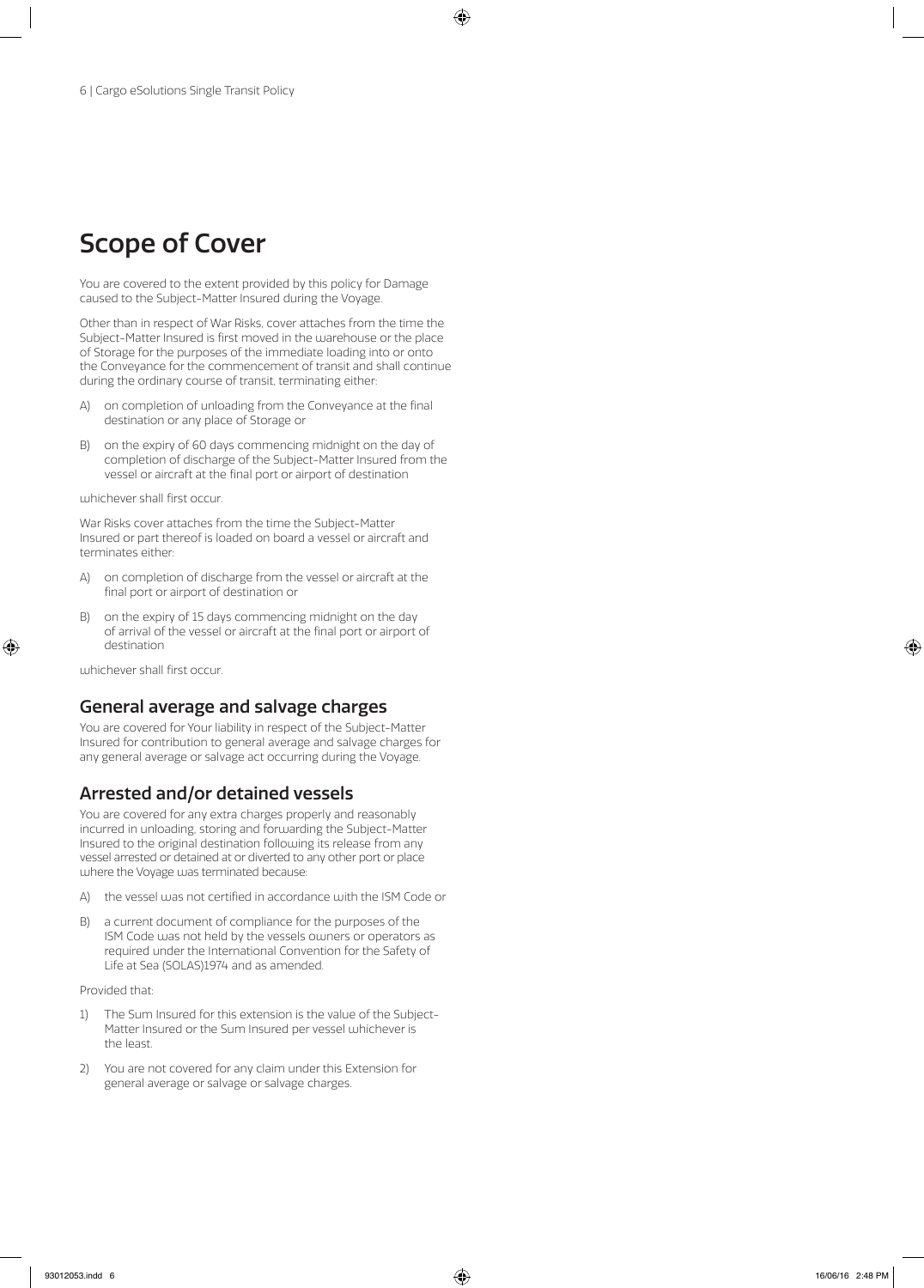# General Terms

#### 1. Assignment

Except where You are noted in the policy as receiving the sole benefit of this insurance, cover shall extend to any third party to whom You assign the policy pursuant to the terms of sale applying to the Subject-Matter Insured.

In the event of such assignment, reference in this policy to You shall include the third party assignee.

#### 2. Basis of valuation

The agreed method of establishing the value of the Subject-Matter Insured for premium calculation and claims adjustment purposes is:

|                                                                                                           | <b>Domestic</b><br>transits                        | Imports and/or<br><b>Exports</b>                   |
|-----------------------------------------------------------------------------------------------------------|----------------------------------------------------|----------------------------------------------------|
| Subject-<br><b>Matter Insured</b><br>where a sales<br>contract has<br>been agreed                         | Invoice price                                      | Cost. insurance and<br>freight plus 10%            |
| New Subject-<br><b>Matter Insured</b><br>where no sales<br>contract has<br>been agreed                    | New replacement<br>value, insurance and<br>freight | New replacement<br>value, insurance and<br>freight |
| Second-hand<br>and/or used<br>Subject-<br>Matter Insured<br>where no sales<br>contract has<br>been agreed | Used market value.<br>insurance and freight        | Used market value.<br>insurance and freight        |

plus duty and/or taxes if incurred.

#### 3. Labels and packing

In the event of Damage to the original labels or packing during the Voyage We agree to pay the reasonable costs incurred in:

- A) relabelling the Subject-Matter Insured and/or
- B) repairing or replacing:
	- 1) the original packing and/or
	- 2) any presentation packing, provided that such presentation packing was protected to withstand the normal rigours of the transit.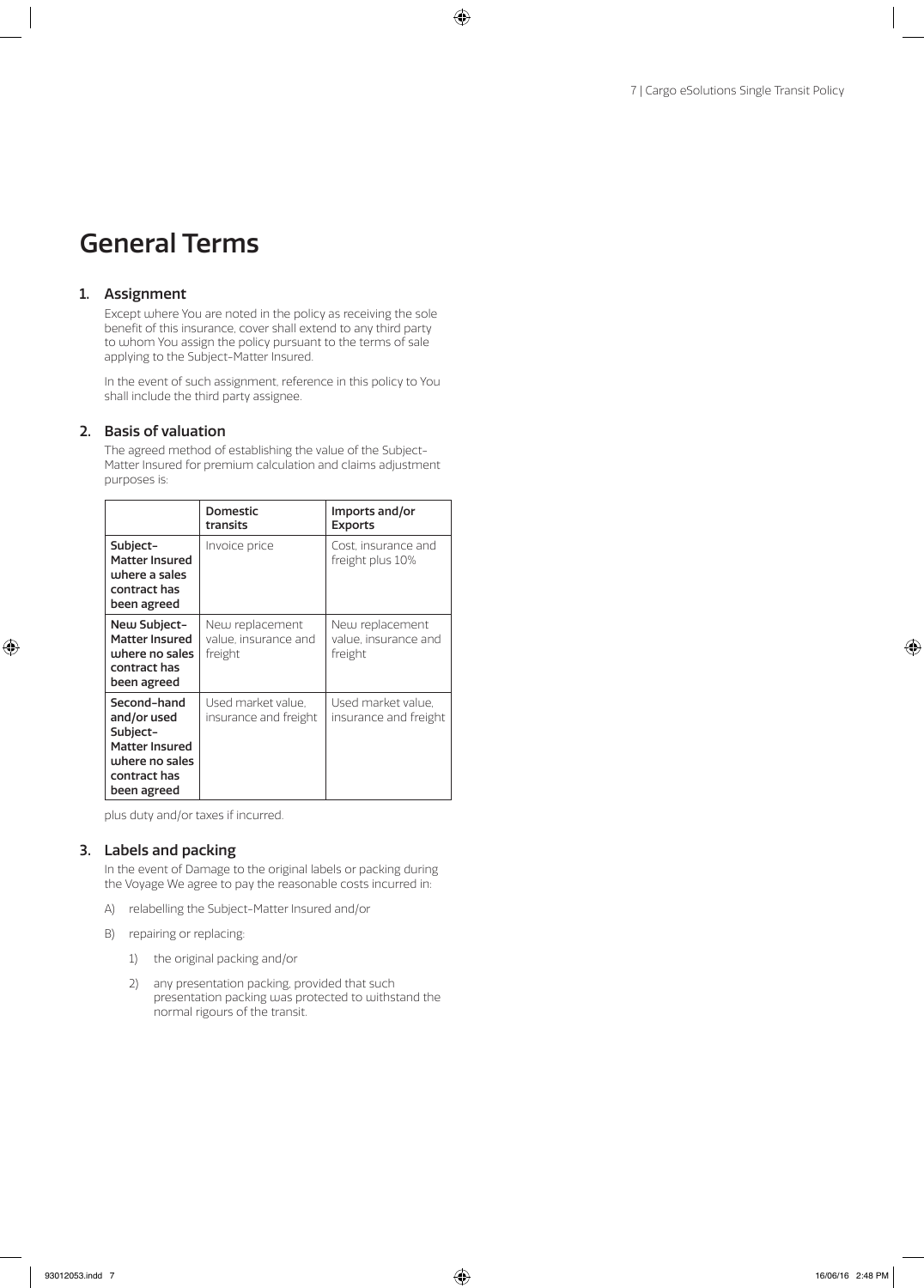# General Conditions

#### 1. Insurance Act 2015

In respect of any:

- A) duty of disclosure
- B) effect of warranties
- C) effect of acts of fraud

the rights and obligations applying to You and Us shall be interpreted in accordance with the provisions of the Insurance Act 2015.

#### 2. Changes to the risk

You must advise Us immediately of any facts or changes which We would take into account in Our assessment or acceptance of this insurance.

If You fail to comply with this Condition all benefit under this policy will be lost, the policy will be invalid and You will not be entitled to a refund of premium.

#### 3. Branded goods

You shall have full control of all Damaged Subject-Matter Insured covered under this policy:

- A) bearing permanent markings which identify You or
- B) where any contract between You and Your supplier obliges You to retain such control.

In such circumstances You shall have the right to have such Damaged Subject- Matter Insured destroyed.

#### 4. Cancellation

This policy may be cancelled at any time by either You or Us subject to:

- A) 7 days written notice in respect of War Risks and Strikes Risks but 48 hours written notice for Strikes Risks in respect of sendings to and/or from and/or whilst Stored in the United States of America
- B) 30 days written notice for all other risks.

The time periods above commence from midnight on the day notice of cancellation is issued.

For the purposes of this Condition Strikes Risks shall mean Damage to the Subject-Matter Insured:

- 1) any strikers, locked-out workmen or persons taking part in labour disturbances, riots or civil commotions and
- 2) Terrorism.

# 5. Contracts (Rights of Third Parties) Act

A person or company who is not a party to this policy has no right under the Contracts (Rights of Third Parties) Act 1999 to enforce any term of this policy but this does not affect any right or remedy of any third party which exists or is available apart from that Act.

#### 6. Law applicable

Unless the parties have agreed otherwise in writing any dispute concerning the interpretation of this insurance shall be governed and construed in accordance with English law and shall be resolved within the exclusive jurisdiction of the courts of England and Wales.

#### 7. Parties insured by the policy

Where the Assured named in the policy comprises more than one party all such parties shall be treated as one party or legal entity so that there will be only two parties to the contract of insurance namely Us and the parties named in the policy being jointly insured.

Irrespective of the number of parties claiming under this policy the total amount payable by Us in respect of all claims arising out of any one Event shall not exceed the Sum Insured.

#### 8. Reasonable precautions

Failure to take reasonable precautions to prevent, minimise or mitigate any Damage which may give rise to a claim under this policy will invalidate Your policy or result in a claim being rejected or settlement reduced

#### 9. Underinsurance

If at the time of Damage the value of the Subject-Matter Insured:

A) contained in the Conveyance, or

B) at the location

the subject of the loss exceeds the applicable Sum Insured We will not pay more than the proportion of the claim that the Sum Insured bears to the actual value of the Subject-Matter Insured.

This condition does not apply to:

- 1) Terrorism.
- 2) General Extension 1 Airfreight Replacement.
- 3) General Extension 3. Removal of Debris.

#### 10. Waiver of subrogation

You must not grant any waiver of recourse to any third party without Our prior agreement.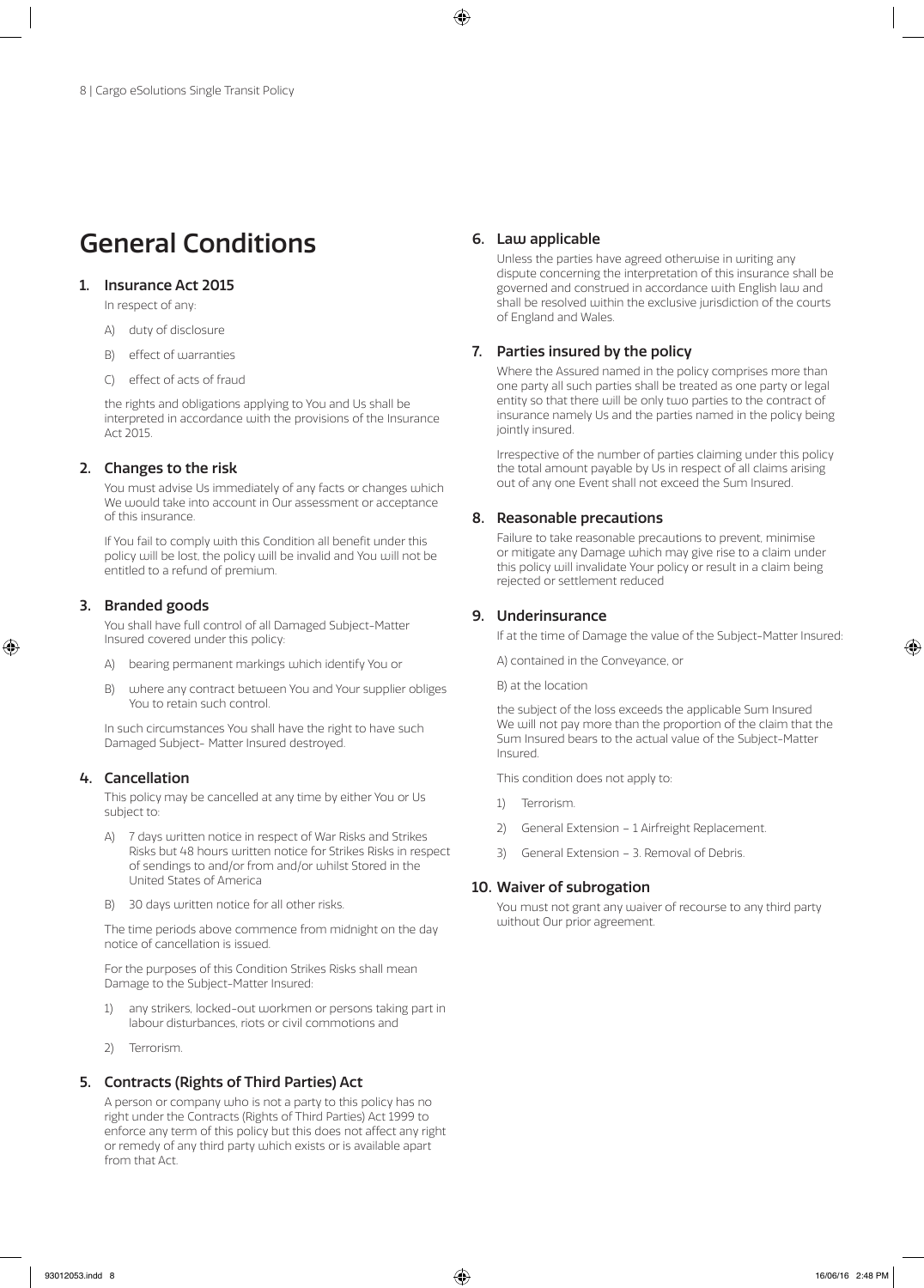# General Exclusions

You are not covered for any claim:

#### 1. Excluded perils

- for Damage caused by:
- A) natural deterioration
- B) ordinary leakage, ordinary loss in weight or volume
- C) wear and tear
- D) inherent vice or the nature
- of the Subject-Matter Insured.

#### 2. Packing

for Damage caused by or arising from insufficiency or unsuitability of packing, stowage or preparation of the Subject-Matter Insured unless:

- A) carried out by a third party and such insufficiency or unsuitability was without Your knowledge, privity or control.
- B) it is customary for the Subject-Matter Insured to be transported unpacked. However You will not be covered for rust, oxidisation, discolouration, corrosion, breakage, scratching, denting, bruising, twisting, bending and/or distortion unless caused:
	- 1) by fire or
	- 2) by theft or
	- 3) by attempted theft or
	- 4) as a direct result of impact of the Subject-Matter Insured with any object outside the carrying Conveyance (other than water) or
	- 5) as a direct result of impact of the Subject-Matter Insured with the carrying Conveyance or anything in or on it during loading and/or unloading or
	- 6) as a direct result of the collision of or overturning of the carrying Conveyance or
	- 7) as a direct result of any vessel or craft being stranded, grounded or sunk or
	- 8) by immersion of the Subject-Matter Insured in any watercourse, lake, river or sea.

#### 3. Delay

caused by or arising from delay.

#### 4. Misconduct

caused by or arising from any reckless or wilful misconduct by You and/or any of Your directors or partners.

#### 5. War risks

caused by War Risks unless the Subject-Matter Insured, or part thereof, is loaded onto or into a vessel or aircraft at the time of such Damage in accordance with the terms of the War Risks Cover under the Scope of Cover.

#### 6. Radioactivity

directly or indirectly caused by, or contributed to by, or arising from:

- A) ionising radiation from or contamination by radioactivity from any nuclear fuel or from any nuclear waste or from the combustion of nuclear fuel
- B) any weapon or device employing atomic or nuclear fission and/or fusion or other like reaction or radioactive force or matter
- C) the radioactive, toxic, explosive or other hazardous or contaminating properties of any:
	- 1) nuclear installation, reactor or other nuclear assembly or nuclear component thereof
	- 2) radioactive matter but not to radioactive isotopes, other than nuclear fuel, when such isotopes are being prepared, carried, stored, or used for commercial, agricultural, medical, scientific or other similar peaceful purposes
- D) any chemical, biological, bio-chemical or electromagnetic weapon.

#### 7. Electronic risks

caused by or:

- A) contributed to by, or arising from any virus or similar mechanism.
- B) arising from any malicious act resulting in any inability or failure to receive, send, access or use Data (for any time or at all).
- C) arising from any malicious:
	- 1) creation and/or input
	- 2) destruction and/or erasure
	- 3) distortion and/or corruption and/or alteration
	- 4) misinterpretation
	- 5) misappropriation
	- 6) use

For the purposes of this exclusion virus or similar mechanism means any program code, programming instruction or any set of instructions intentionally constructed with the ability to damage, interfere with or otherwise adversely affect computer programs, Data or operations whether involving self-replication or not and includes trojan horses, worms and logic bombs.

#### 8. Hi-tech Equipment

for Hi-tech Equipment.

#### 9. Hi-tech Components

for Hi-tech Components.

of Data.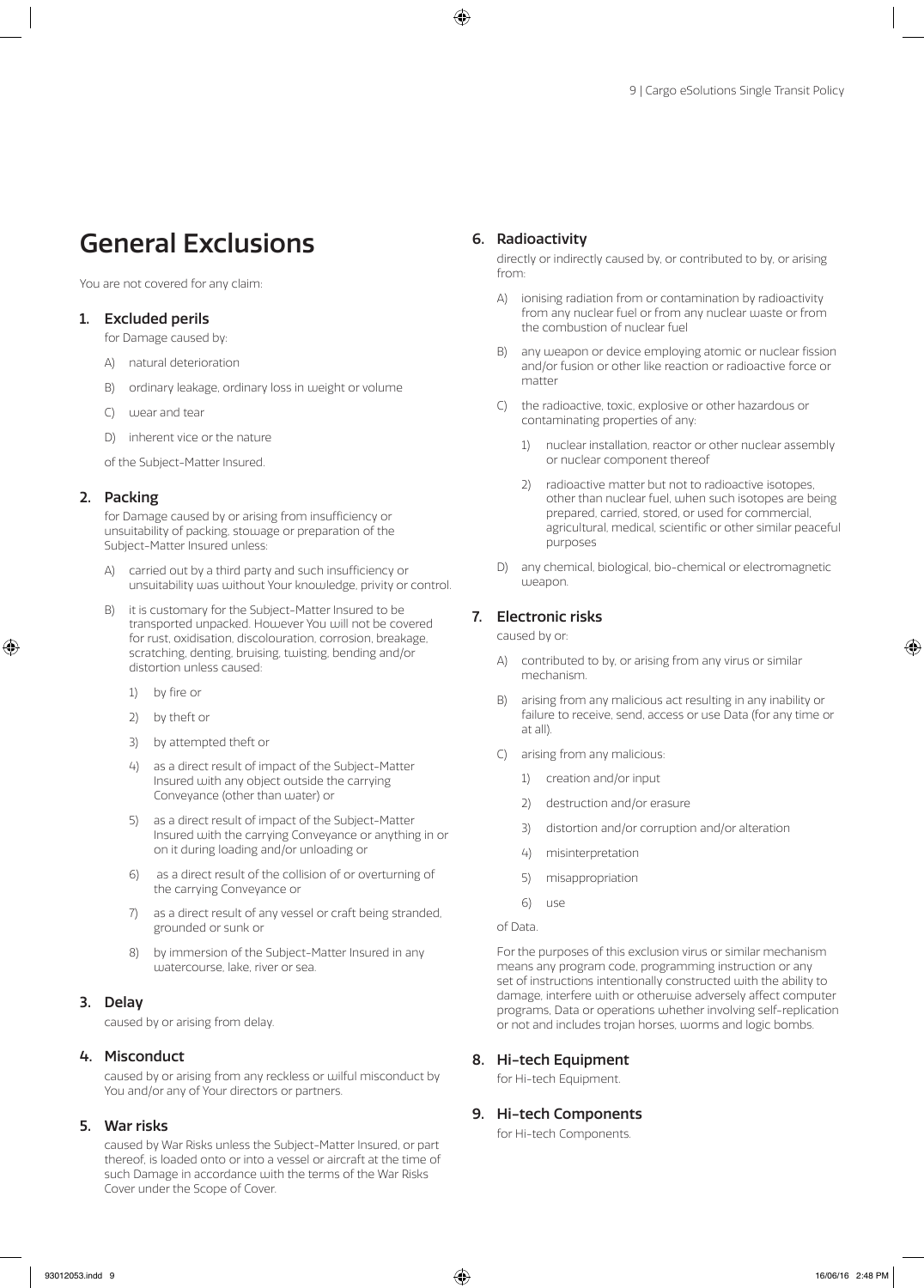#### 10. Mechanical, electrical and electronic derangement

for mechanical, electrical and/or electronic breakdown, failure and/or derangement of the Subject-Matter Insured unless there is evidence that Damage to the Subject-Matter Insured for which We are liable under this policy (and/or its packing and/ or the carrying Conveyance or Container) occurred during the Voyage.

#### 11. Other insurance

that is covered by any other policy (or would but for the existence of this policy be covered by any other policy) except for the difference between the amount payable under such other policy and the amount payable under this policy.

#### 12. Storage

for the Subject-Matter Insured whilst Stored.

#### 13. Contracts of carriage, handling and storage

for goods and/or merchandise for which You are responsible under a contract of carriage and/or handling and/or storage.

#### 14. Used and/or damaged goods and/or merchandise

for Damage to Subject-Matter Insured which:

- A) was secondhand and/or used and was not fully reconditioned and/or
- B) was not in a sound condition

at attachment of cover under this policy unless You can prove to Our satisfaction that such Damage occurred during the Voyage.

#### 15. Vehicle security requirements

for theft of or from any Unattended Vehicle unless:

- A) the stolen Subject-Matter Insured was contained within a fully enclosed area of the Vehicle and
- B) all doors, windows and other openings were left closed, securely locked and properly fastened and
- C) any immobiliser and/or alarm were in efficient working order and duly operated and
- D) all keys were removed from the Vehicle and
- E) where parked at the end of the normal working day such Vehicle was either
	- 1) garaged in a building which was securely closed and locked or
	- 2) parked in a compound secured by locked gates.

#### 16. Recorded Information

for Recorded Information

- A) unless caused by Damage to the storage medium and
- B) for more than the:
	- 1) replacement cost of the medium upon and/or within which such Recorded Information was represented or stored and
	- 2) clerical and/or administrative cost of copying such Recorded Information on to fresh stationery or other storage medium.

#### 17. Pollution

for any costs or expenses incurred to avert, limit or mitigate the emission, discharge, dispersal, release or escape of any Pollutant.

#### 18. Capture, seizure, arrest, restraint or detainment

 caused by or arising from capture, seizure, arrest, restraint or detainment of the Subject-Matter Insured by any Authority other than in respect of War Risks.

#### 19. Sanctions

to the extent that the provision of such cover would expose Us to any sanction, prohibition or restriction under United Nations resolutions or the trade or economic sanctions, laws or regulations of the European Union or United Kingdom.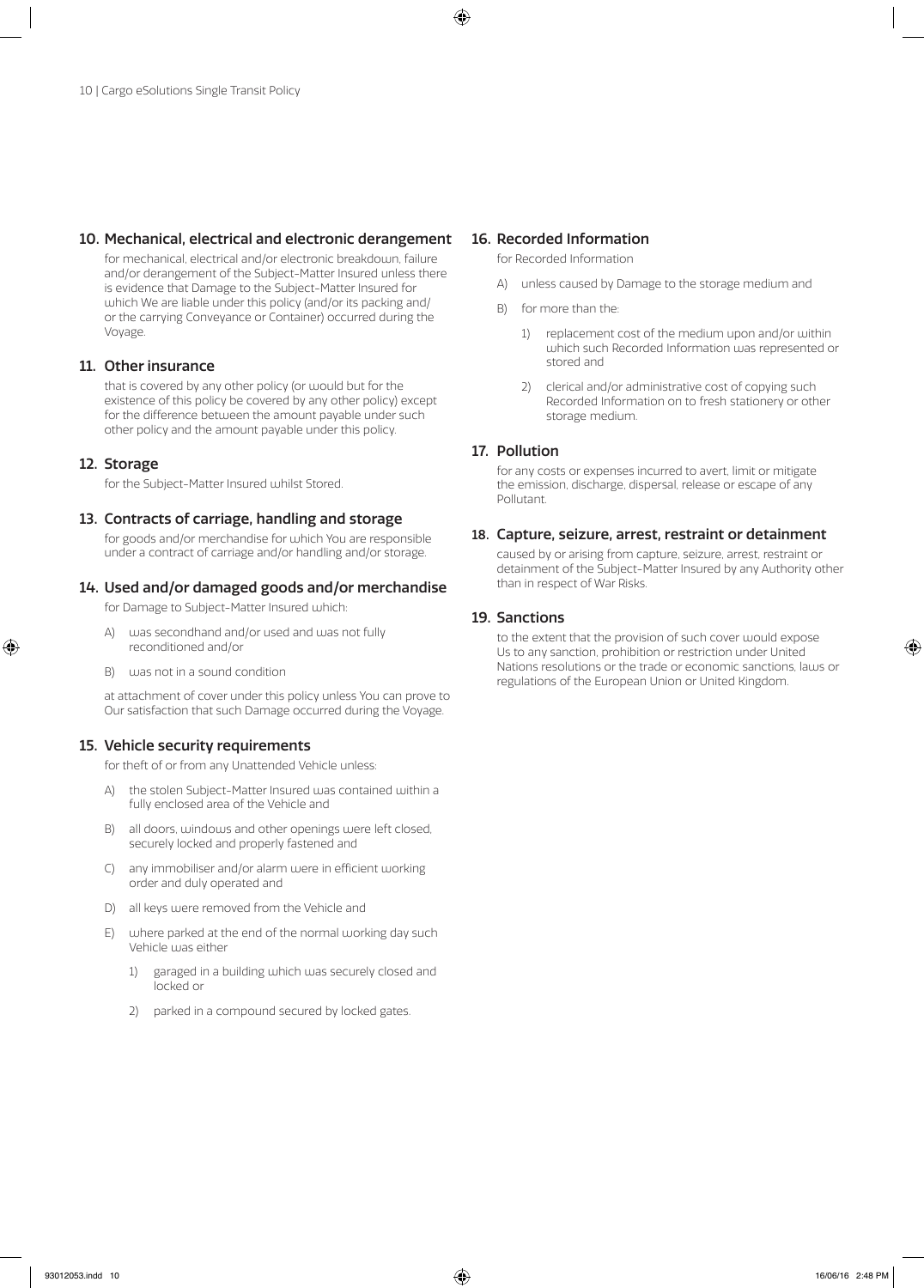# General Extensions

Cover under this Section is for Your sole benefit and is not assignable.

#### 1. Airfreight replacement

In the event of Damage covered under this policy We will pay reasonable costs incurred by You in airfreighting:

- A) the Subject-Matter Insured and/or replacement parts for repair purposes and/or
- B) the repaired or replacement Subject-Matter Insured or parts to the original destination.

Subject to a Sum Insured of £20,000.

#### 2. Duty

We will pay customs and excise (or similar) duty levied by any Authority on the Subject-Matter Insured solely as a result of Damage in respect of which We have admitted liability under the policy. We will only pay such customs and excise duty which is levied upon that part of the Subject-Matter Insured which is Damaged.

#### 3. Fumigation

We will pay reasonable costs incurred by You in respect of non-customary fumigation in order to prevent Damage that may give rise to a claim under this policy.

#### 4. Removal of debris

In the event of Damage covered under this policy We agree to cover reasonable costs incurred by You for:

- A) transhipment and/or recovery and/or
- B) removal and/or clearance and/or disposal of the Subject-Matter Insured.

Subject to a maximum contribution by Us of 10% of the Sum Insured or £20,000 whichever is this lesser.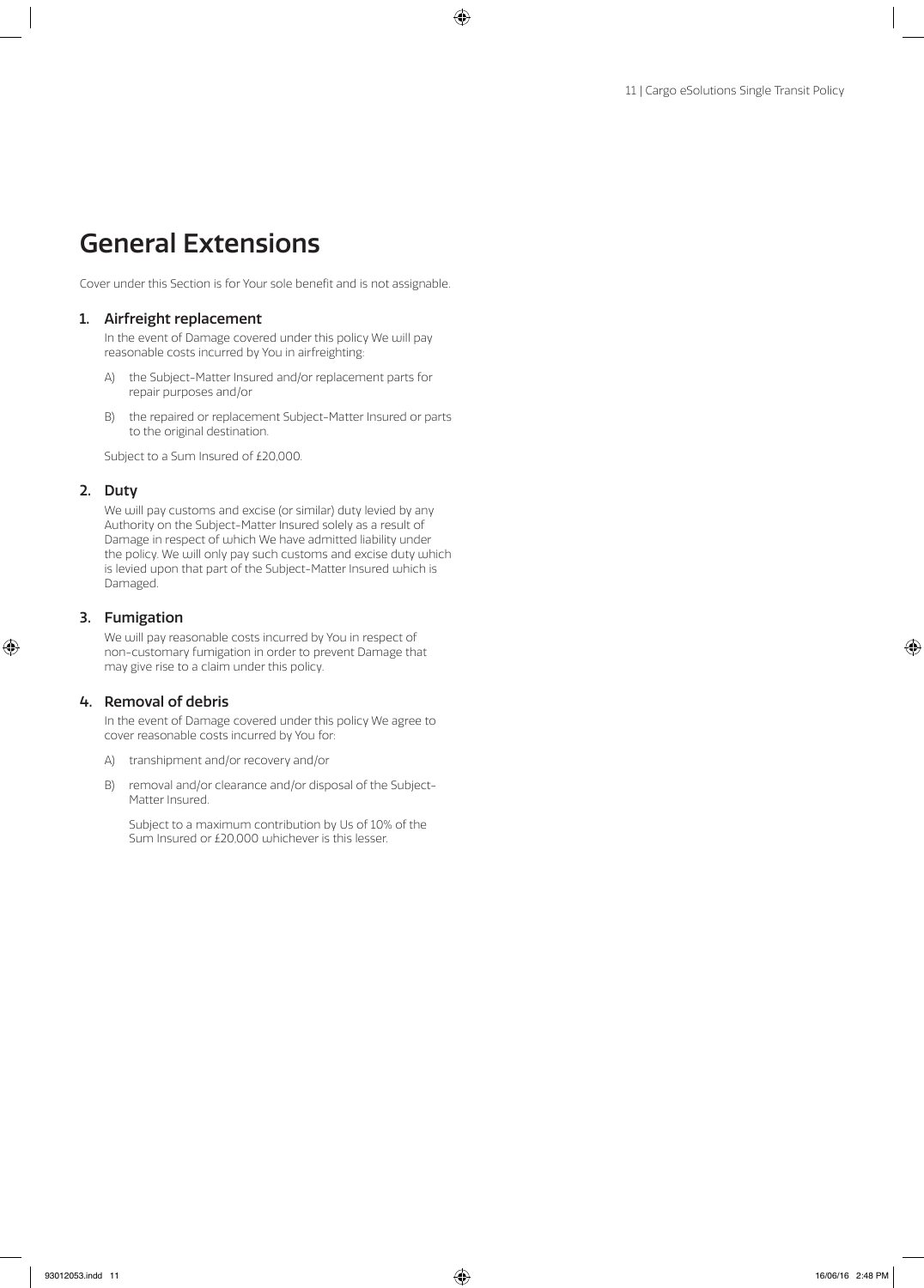# Claims Conditions

Failure to comply with Claims Conditions 2. and/or 3. will result in a claim being rejected or settlement reduced unless in Our opinion such failure has not prejudiced the investigation, defence or mitigation of the claim.

#### 1. Notification to Us

You must notify Us as soon as reasonably possible using the contact details supplied in the Schedule, of any Damage likely to give rise to a claim under this policy.

You will still be covered if You fail to give such notification provided that the incident is notified to Us in writing within three months from the time You first become aware of it provided that in Our opinion the delay in notification:

- A) has not prejudiced the investigation or mitigation of the claim and
- B) has not materially influenced the renewal of, or Our underwriting of this policy.

#### 2. Responsible parties

You must take all reasonable steps to hold responsible all relevant third parties who have (or may have) a liability in respect of any incident giving rise (or which may give rise) to a claim under this policy, including the giving of written notice in due time and ensuring that any time limit is protected.

#### 3. Claims control and co-operation

In respect of any claim under this policy You must:

- A) send to Us a detailed claim in writing and supply copies of correspondence or such further particulars as may be reasonably required by Us.
- B) at all times give Us full co-operation.

#### 4. Repair or replacement

We may, at Our option, repair or replace any Subject-Matter Insured subject of a claim recoverable under this policy.

#### 5. On account payments

Where a claim cannot be quantified within 30 working days of Our admission of liability and such claim is anticipated by Us as being in excess of £10,000 We will on request make an interim claims payment to You of 80% of the agreed anticipated net claim.

Provided that in the event that such interim payment exceeds the final agreed claim settlement figure, You shall reimburse the difference to Us within 30 days of the date the claim settlement figure is agreed.

#### 6. Rights of recovery

Upon the payment of any claim, all Your rights and remedies against such other parties will be subrogated to Us and We shall receive the benefit of any amount(s) recoverable from such other parties. In the event the net recovery received from any such other parties exceeds the amount paid by Us to You in respect of the claim, then We shall account to You for any such excess.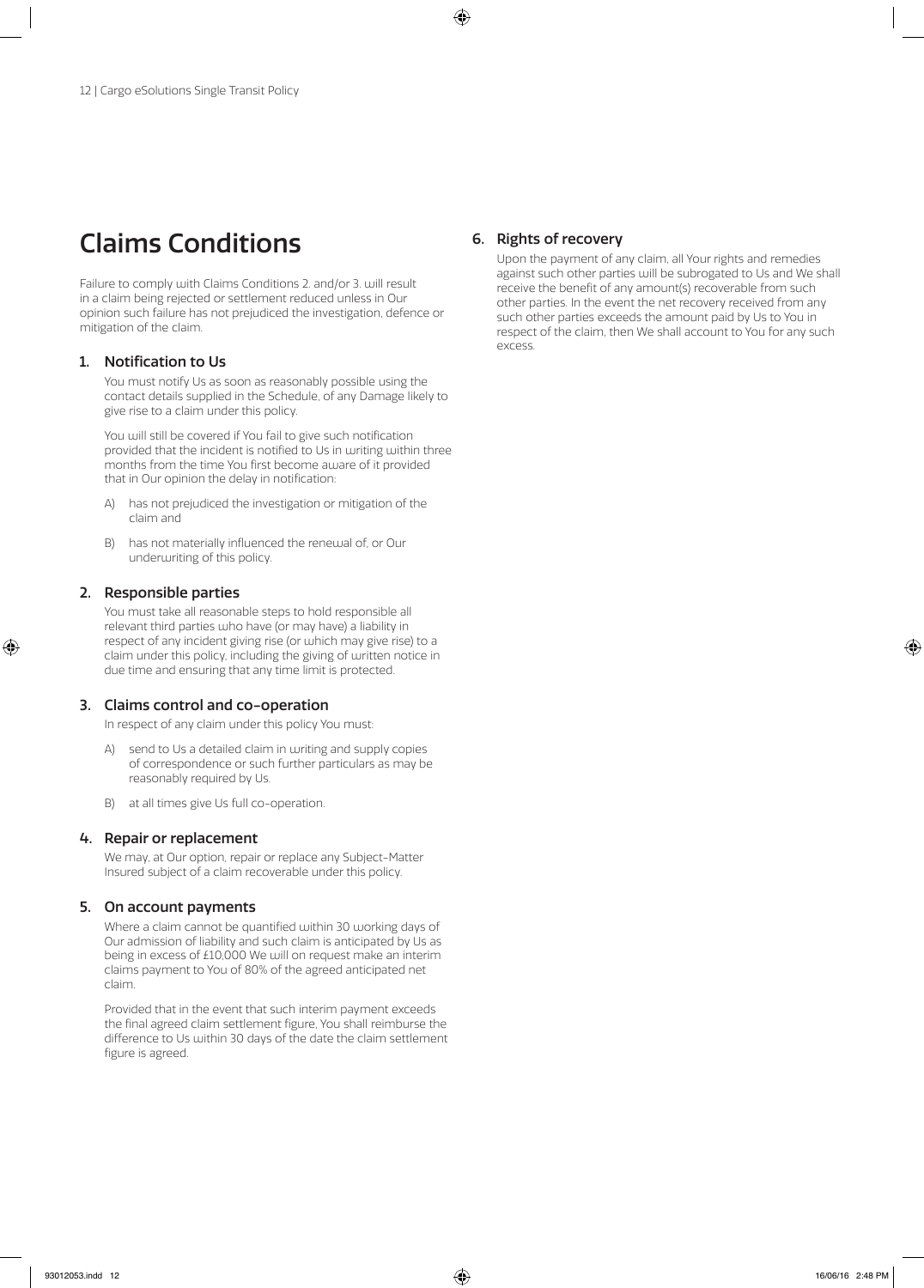# Complaints Procedure

# OUR COMMITMENT TO CUSTOMER SERVICE

At RSA We are committed to going the extra mile for Our customers. If You believe that We have not delivered the service You expected, We want to hear from You so that We can try to put things right. We take all complaints seriously and following the steps below will help Us understand Your concerns and give You a fair response.

#### Step 1

If Your complaint relates to Your policy then please contact Your usual sales and service contact. If Your complaint relates to a claim then please call the claims helpline number shown in Your Schedule. We aim to resolve Your concerns by close of the next business day. Experience tells Us that most difficulties can be sorted out within this time.

#### Step 2

In the unlikely event that Your concerns have not been resolved within this time, Your complaint will be referred to Our Customer Relations Team who will arrange for an investigation on behalf of Our Chief Executive. Their contact details are as follows:

Post: RSA Customer Relations Team P O Box 255 Wymondham NR18 8DP

Email: crt.halifax@uk.rsagroup.com

## Our promise to You

We will:

- Acknowledge all complaints promptly
- Investigate quickly and thoroughly
- Keep You informed of progress
- Do everything possible to resolve Your complaint
- Use the information from Your complaint to proactively improve Our service in the future.

Once We have reviewed Your complaint We will issue Our final decision in writing within 8 weeks of the date We received Your complaint.

# If You are still not happy

If You are still unhappy after Our review, or You have not received a written offer of resolution within 8 weeks of the date We received Your complaint, You may be eligible to refer Your case to the Financial Ombudsman Service (FOS). The Financial Ombudsman Service is an independent body that arbitrates on complaints. They can be contacted at:

- Post: Financial Ombudsman Service Exchange Tower Harbour Exchange Square London E14 9SR
- Telephone: 0800 0234567 (free from standard landline, mobiles maybe charged) 0300 1239123 (same rate as 01 or 02 numbers, on mobile phone tariffs)
- Email: complaint.info@financial-ombudsman.org.uk Website: www.financial-ombudsman.org.uk

You have six months from the date of Our final response to refer Your complaints to the Financial Ombudsman Service. This does not affect Your right to take legal action, however, the Financial Ombudsman Service will not adjudicate on any case where litigation has commenced.

## Thank You for Your feedback

We value Your feedback and at the heart of Our brand We remain dedicated to treating Our customers as individuals and giving them the best possible service at all times. If We have fallen short of this promise, We apologise and aim to do everything possible to put things right.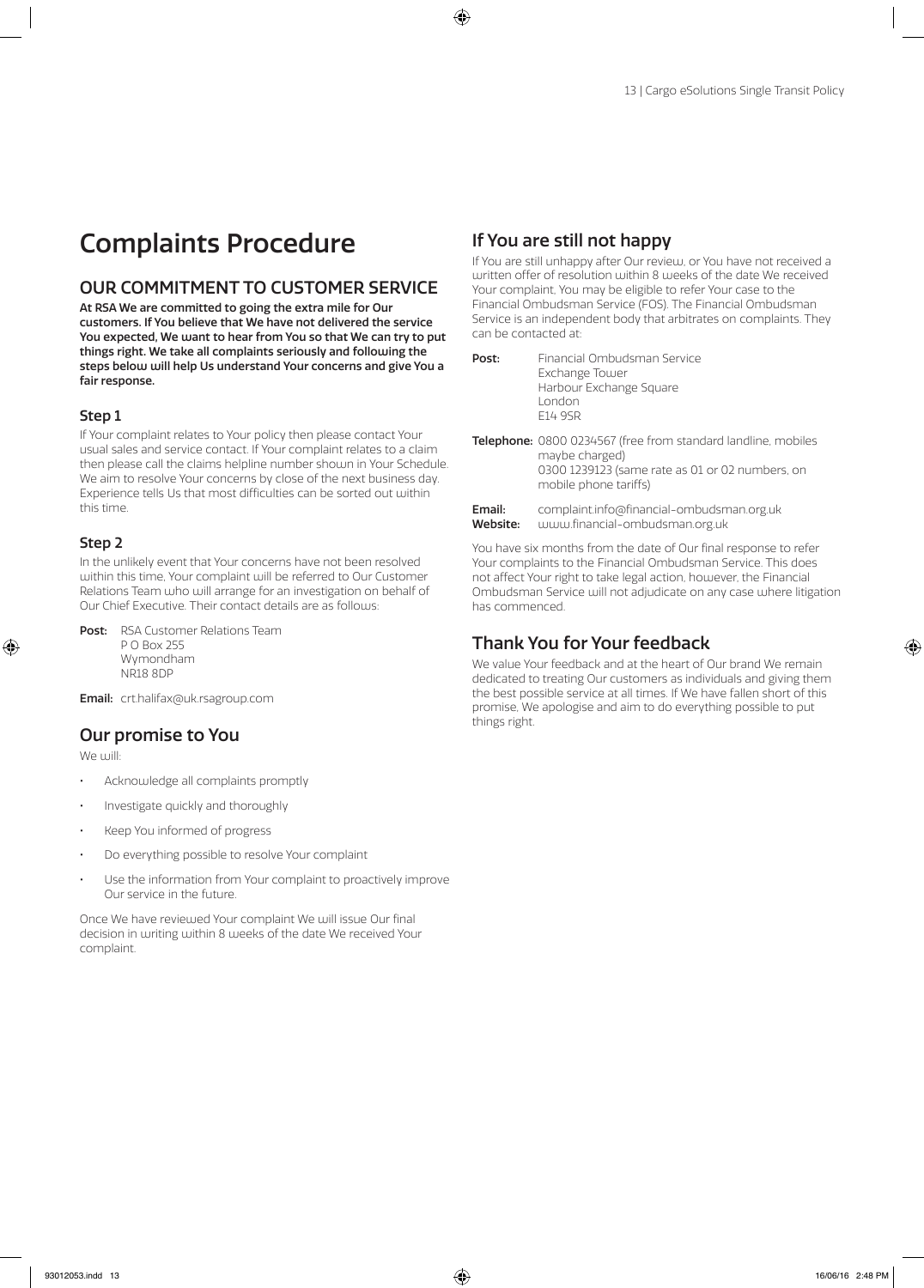# Fair Processing Notice

## How We use Your information

Please read the following carefully as it contains important information relating to the details that You have given Us. You should show this notice to any other party related to this insurance.

#### Who We are

This product is underwritten by Royal & Sun Alliance Insurance plc.

You are giving Your information to Royal & Sun Alliance Insurance plc, which is a member of the RSA Group of companies (the Group). In this information statement, We Us and Our refers to the Group unless otherwise stated.

#### How Your information will be used and who We share it with

Your information comprises of all the details We hold about You and Your transactions and includes information obtained from third parties.

If You contact Us electronically, We may collect Your information identifier, e.g. Internet Protocol (IP) Address or telephone number supplied by Your Service Provider.

We may use and share Your information with other members of the Group to help Us and them:

- Assess financial and insurance risks;
- Recover debt;
- Prevent and detect crime:
- Develop Our services, systems and relationships with You;
- Understand Our customers' requirements:
- Develop and test products and services

We do not disclose Your information to anyone outside the Group except:

- Where We have Your permission; or
- Where We are required or permitted to do so by law; or
- To credit reference and fraud prevention agencies and other companies that provide a service to Us, Our partners or You; or
- Where We may transfer rights and obligations under this agreement.

We may transfer Your information to other countries on the basis that anyone We pass it to, provides an adequate level of protection. In such cases, the Group will ensure it is kept securely and used only for the purpose for which You provided it. Details of the companies and countries involved can be provided on request.

From time to time We may change the way We use Your information. Where We believe You may not reasonably expect such a change We shall write to You. If You do not object, You will consent to that change.

We will not keep Your information for longer than is necessary.

## Sensitive information

Some of the information We ask You for may be sensitive personal data, as defined by the Data Protection Act 1998 (such as information about health or criminal convictions). We will not use such sensitive personal data about You or others except for the specific purpose for which You provide it and to carry out the services described in Your policy documents. Please ensure that You only provide Us with sensitive information about other people with their agreement.

### How to contact Us

On payment of a small fee, You are entitled to receive a copy of the information We hold about You. If You have any questions, or You would like to find out more about this notice You can write to: Data Protection Liaison Officer, Customer Relations Office, RSA, Bowling Mill, Dean Clough Industrial Estate, Halifax HX3 5WA.